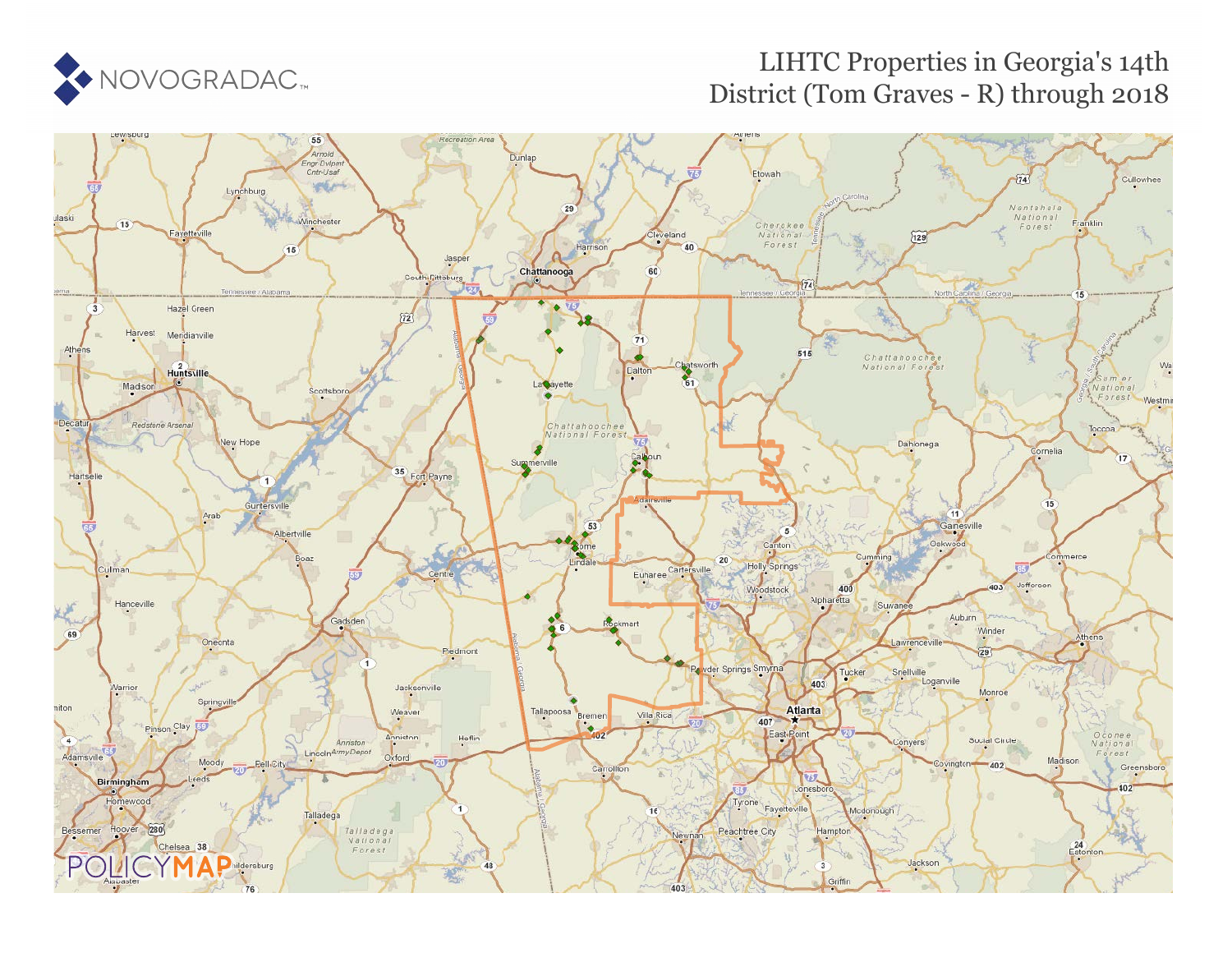| <b>Project Name</b>                                      | <b>Address</b>                                                  | <b>City</b>                                        | <b>State</b>     | <b>Zip Code</b> | Nonprofit<br><b>Sponsor</b> | <b>Allocation</b><br>Year | Annual<br><b>Allocated</b><br><b>Amount</b>      | in Service           | <b>Year Placed Construction</b><br><b>Type</b> | <b>Total</b><br><b>Units</b> | Low<br><b>Income</b><br><b>Units</b> | <b>Rent or</b><br>Income<br><b>Ceiling</b> | <b>Credit</b><br><b>Percentag Exempt</b><br>$\bullet$ | Tax-<br><b>Bond</b> | <b>HUD Multi-</b><br>Family<br><b>Financing/Rent</b><br>al Assistance |
|----------------------------------------------------------|-----------------------------------------------------------------|----------------------------------------------------|------------------|-----------------|-----------------------------|---------------------------|--------------------------------------------------|----------------------|------------------------------------------------|------------------------------|--------------------------------------|--------------------------------------------|-------------------------------------------------------|---------------------|-----------------------------------------------------------------------|
| YESTER OAKS                                              | $1501\mathrm{W}$ N MAIN $\rm\,LAFAYETTE$<br>$\operatorname{ST}$ |                                                    | GA               | 30728           | No                          | 1990                      | \$0                                              | 1991                 | <b>New Construction</b>                        | 44                           | 44                                   |                                            | Not<br>Indicated                                      |                     |                                                                       |
| <b>SILVER LEAF</b>                                       | 50 THOMAS<br>$\mathbf{R}\mathbf{D}$                             | <b>TRION</b>                                       | GA               | 30753-1600      | $\mathbf{No}$               | 1991                      | \$0                                              | 1992                 | New Construction                               | 32                           | 32                                   |                                            | TCEP only No                                          |                     |                                                                       |
| THE LEGACY AT<br><b>WALTON MILL FKA</b><br>POPLAR POINTE | 5606 WENDY<br><b>BAGWELL</b><br><b>PKWY</b>                     | <b>HIRAM</b>                                       | GA               | 30141-7809      |                             | 2013                      | \$0                                              | Insufficient<br>Data | Not Indicated                                  | 105                          | 105                                  |                                            | <b>TCEP</b> only                                      |                     |                                                                       |
| <b>HOLLY VILLAGE</b><br><b>APARTMENTS (NEW)</b>          | 128 HOLLY ST BUCHANAN                                           |                                                    | $_{\mathrm{GA}}$ | 30113-5413      |                             | Insufficient<br>Data      | \$0                                              | Insufficient<br>Data | Not Indicated                                  | 24                           | $\mathbf 0$                          |                                            | <b>TCEP</b> only                                      |                     |                                                                       |
| <b>LAFAYETTE</b><br><b>GARDENS</b><br><b>APARTMENTS</b>  | 709<br>PATTERSON LA FAYETTE<br><b>RD</b>                        |                                                    | GA               | 30728-3335      |                             | Insufficient<br>Data      | $\boldsymbol{\mathsf{S}}\boldsymbol{\mathsf{O}}$ | Insufficient<br>Data | Not Indicated                                  | 20                           | $\bf{0}$                             |                                            | <b>TCEP</b> only                                      |                     |                                                                       |
| <b>STONE RIDGE</b><br><b>APARTMENTS</b>                  | 4590<br><b>FAIRMOUNT</b><br><b>HWY SE</b>                       | <b>CALHOUN</b>                                     | GA               | 30701-3922      |                             | Insufficient<br>Data      | $\boldsymbol{\mathsf{S}}\boldsymbol{\mathsf{O}}$ | Insufficient<br>Data | Not Indicated                                  | 64                           | 64                                   |                                            | <b>TCEP</b> only                                      |                     |                                                                       |
| THE VININGS AT<br><b>OXFORD</b>                          | 13 BLANCE RD CEDARTOWN                                          |                                                    | GA               | 30125           | $\rm No$                    | Insufficient<br>Data      | \$0                                              | Insufficient<br>Data | Not Indicated                                  | 62                           | $\mathbf 0$                          |                                            | <b>TCEP</b> only                                      |                     |                                                                       |
| <b>DEVONWOOD</b>                                         | RD                                                              | $70$ DRY VALLEY $\,$ SUMMERVILLE $\,$ $\,$ GA $\,$ |                  | 30747-7035      | $\mathbf{No}$               | 1992                      | \$0                                              | 1993                 | New Construction                               | 24                           | 24                                   |                                            | TCEP only No                                          |                     |                                                                       |
| <b>OAKVIEW</b><br><b>APARTMENTS</b><br>(ARAGON)          | 100 CREEK<br><b>BANK RD</b>                                     | <b>ARAGON</b>                                      | GA               | 30104-2240      | No                          | 1992                      | \$0                                              | 1993                 | <b>New Construction</b>                        | 24                           | 24                                   |                                            | TCEP only No                                          |                     |                                                                       |
| <b>GREYSTONE</b>                                         | 90 E 2ND AVE ROME                                               |                                                    | GA               | 30161-3183      | No                          | 2014                      | \$696,419                                        | 1994                 | Acquisition and<br>Rehab                       | 71                           | 68                                   |                                            | TCEP only No                                          |                     |                                                                       |
| <b>GOLDLEAF</b><br><b>APARTMENTS</b>                     | <b>THOMAS</b><br><b>ROAD</b>                                    | <b>TRION</b>                                       | GA               | 30753           | No                          | 1993                      | \$0                                              | 1995                 | <b>New Construction</b>                        | 26                           | 26                                   |                                            | TCEP only No                                          |                     |                                                                       |
| HOLLY VILLAGE APTS 128 HOLLY ST BUCHANAN                 |                                                                 |                                                    | GA               | 30113           | No                          | 1994                      | <b>SO</b>                                        | 1995                 | <b>New Construction</b>                        | 24                           | 24                                   |                                            | Not<br>Indicated                                      | No                  |                                                                       |
| <b>CREEKSTONE</b><br><b>APARTMENT I</b>                  | 1300<br>MERCHANTS DALLAS<br>DR                                  |                                                    | GA               | 30132-5032      | No                          | 1994                      | \$0                                              | 1995                 | <b>New Construction</b>                        | 40                           | $\bf{0}$                             |                                            | <b>TCEP</b> only                                      |                     |                                                                       |

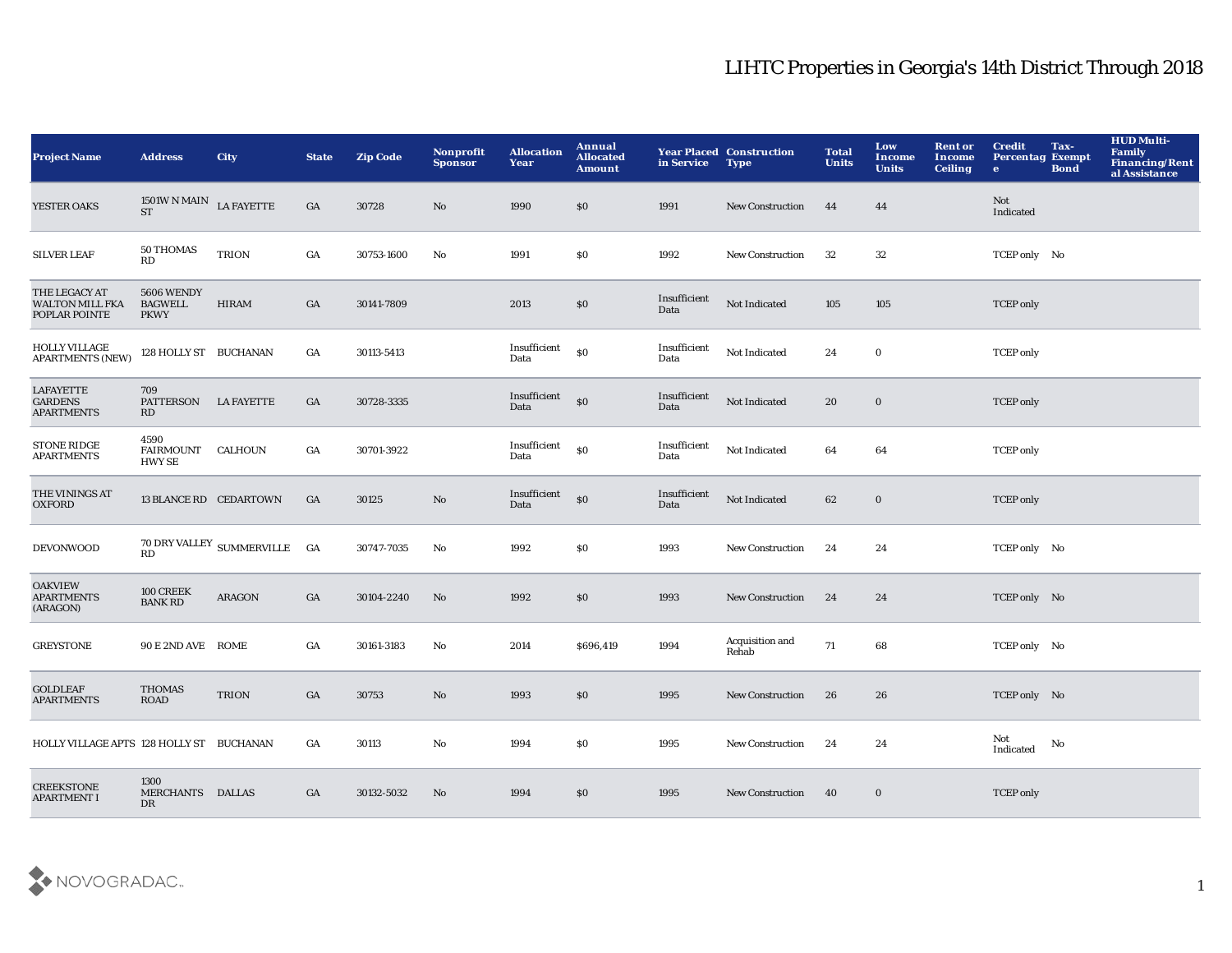| <b>Project Name</b>                              | <b>Address</b>                                              | <b>City</b>               | <b>State</b>     | <b>Zip Code</b> | Nonprofit<br><b>Sponsor</b> | <b>Allocation</b><br>Year | <b>Annual</b><br><b>Allocated</b><br><b>Amount</b> | in Service | <b>Year Placed Construction</b><br><b>Type</b> | <b>Total</b><br><b>Units</b> | Low<br>Income<br><b>Units</b> | <b>Rent or</b><br><b>Income</b><br><b>Ceiling</b> | <b>Credit</b><br><b>Percentag Exempt</b><br>$\bullet$ | Tax-<br><b>Bond</b> | <b>HUD Multi-</b><br><b>Family</b><br>Financing/Rent<br>al Assistance |
|--------------------------------------------------|-------------------------------------------------------------|---------------------------|------------------|-----------------|-----------------------------|---------------------------|----------------------------------------------------|------------|------------------------------------------------|------------------------------|-------------------------------|---------------------------------------------------|-------------------------------------------------------|---------------------|-----------------------------------------------------------------------|
| <b>TOWER VILLAGE</b>                             | 43 TOWER CIR ROCKMART                                       |                           | GA               | 30153           | No                          | 1995                      | \$0                                                | 1996       | New Construction                               | 42                           | 42                            |                                                   | 30%<br>present<br>value                               | No                  |                                                                       |
| LAFAYETTE GARDEN<br><b>APARTMENTS</b>            | 709<br>PATTERSON LA FAYETTE<br>RD                           |                           | GA               | 30728           | No                          | 1996                      | \$8,411                                            | 1996       | Acquisition and<br>Rehab                       | 20                           | 20                            |                                                   | Not<br>Indicated                                      | No                  |                                                                       |
| <b>ASHLAND PARK</b><br><b>APARTMENTS</b>         | $10$ ASHLAND $_{\rm{PARK\;BLVD\; NE}}$ ROME                 |                           | $_{\mathrm{GA}}$ | 30161-8691      | No                          | 2002                      | \$629,833                                          | 2004       | <b>New Construction</b>                        | 184                          | $\bf{0}$                      |                                                   | TCEP only No                                          |                     |                                                                       |
| OGLETHORPE RIDGE 1252 CLOUD<br><b>APARTMENTS</b> | SPRINGS LN                                                  | <b>FORT</b><br>OGLETHORPE | GA               | 30742-3897      | No                          | 1995                      | \$440,365                                          | 1997       | <b>New Construction</b>                        | 97                           | 97                            |                                                   | TCEP only No                                          |                     |                                                                       |
| RIVERWOOD PARK<br><b>APARTMENTS</b>              | $525\,\mathrm{W}$ 13TH ST $_{\, \mathrm{ROME}}$<br>$\rm NE$ |                           | $_{\mathrm{GA}}$ | 30165-2698      | No                          | 1996                      | \$598,120                                          | 1998       | <b>New Construction</b>                        | 100                          | 100                           |                                                   | TCEP only No                                          |                     |                                                                       |
| WINDRIDGE<br><b>APARTMENTS</b>                   | 2522 CALLIER<br><b>SPRINGS RD</b><br>SE                     | ROME                      | GA               | 30161           | No                          | 1996                      | \$42,671                                           | 1998       | <b>New Construction</b>                        | 88                           | 88                            |                                                   | 70%<br>present<br>value                               | No                  |                                                                       |
| <b>CREEKSTONE/PHASE</b><br>н                     | 1390<br>MERCHANTS DALLAS<br>$_{\rm DR}$                     |                           | GA               | 30132-5057      | No                          | 1998                      | \$0                                                | 1999       | <b>New Construction</b>                        | 68                           | 68                            |                                                   | TCEP only No                                          |                     |                                                                       |
| EVERGREEN VILLAGE EVERGREEN                      | 110<br>LN                                                   | <b>CEDARTOWN</b>          | GA               | 30125-2092      | No                          | 1997                      | \$0                                                | 1999       | <b>New Construction</b>                        | 56                           | 55                            |                                                   | TCEP only No                                          |                     |                                                                       |
| <b>FIELDSTONE</b><br><b>APARTMENTS</b>           | 320 SECOND<br><b>AVENUE</b>                                 | CHATSWORTH                | <b>GA</b>        | 30705           | No                          | 1998                      | \$171,359                                          | 2000       | <b>New Construction</b>                        | 56                           | 56                            |                                                   | TCEP only No                                          |                     |                                                                       |
| MERCHANT'S COURT MERCHANTS DALLAS                | 1068<br>DR                                                  |                           | GA               | 30132-2966      | No                          | 1998                      | $\$0$                                              | 2000       | <b>New Construction</b>                        | 192                          | $\mathbf 0$                   |                                                   | TCEP only No                                          |                     |                                                                       |
| <b>DAWNVILLE</b><br><b>MEADOWS</b>               | 556<br>HORSESHOE DALTON<br>WAY                              |                           | GA               | 30721-8973      | No                          | 1999                      | \$0                                                | 2001       | <b>New Construction</b>                        | 120                          | 96                            |                                                   | TCEP only No                                          |                     |                                                                       |
| <b>CALHOUN AFFORD</b><br><b>HOUSING</b>          | 420<br>RICHARDSON CALHOUN<br>RD SE                          |                           | GA               | 30701           | No                          | 1999                      | \$0                                                | 2001       | <b>New Construction</b>                        | 56                           | 56                            |                                                   | Not<br>Indicated                                      | No                  |                                                                       |
| <b>MAGNOLIA CRESTE</b>                           | 201 BUTLER<br>INDUSTRIAL<br>DR                              | <b>DALLAS</b>             | GA               | 30132-0937      | No                          | 2000                      | \$684,118                                          | 2001       | <b>New Construction</b>                        | 176                          | $\bf{0}$                      |                                                   | TCEP only No                                          |                     |                                                                       |

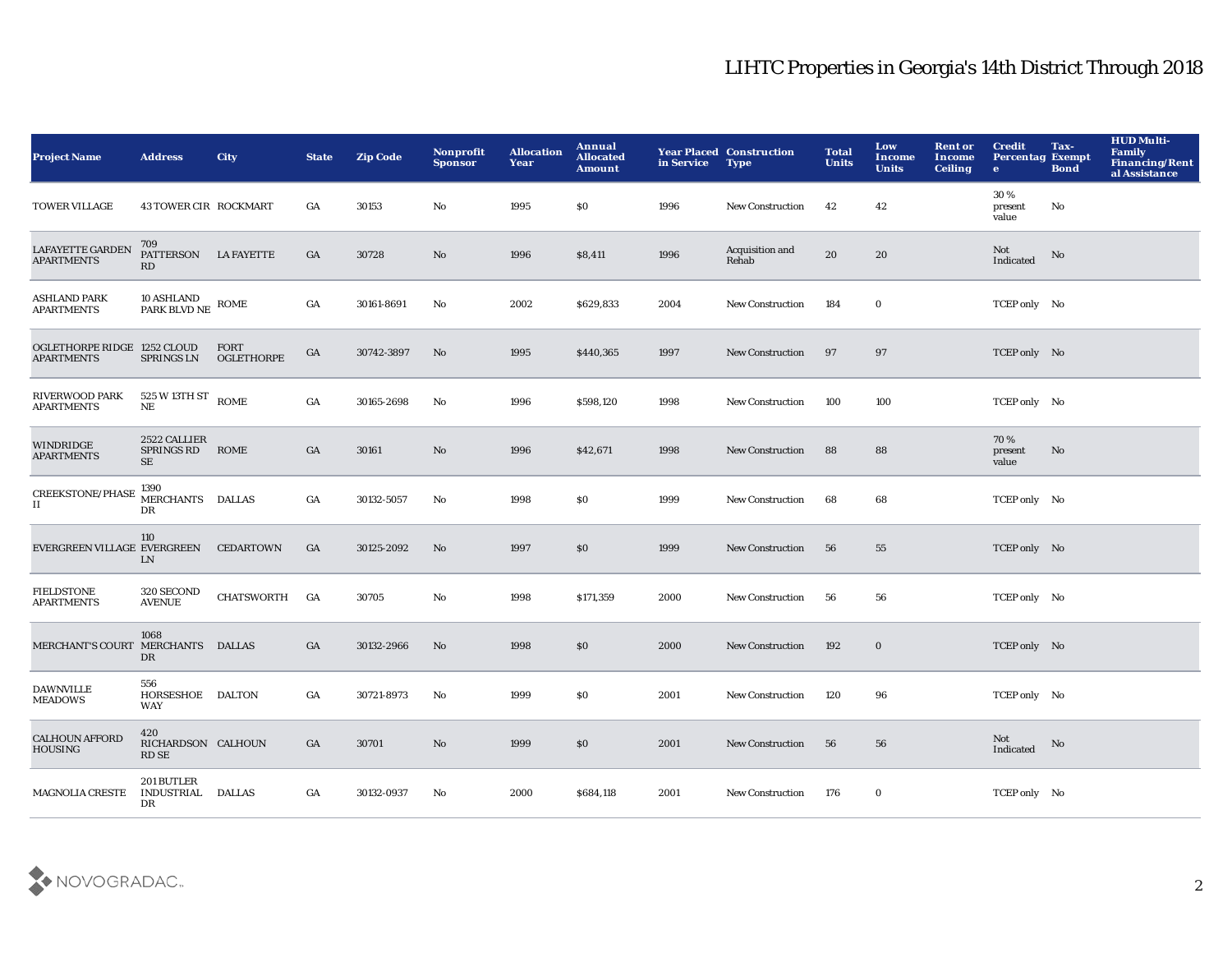| <b>Project Name</b>                             | <b>Address</b>                                                                | <b>City</b>                                 | <b>State</b> | <b>Zip Code</b> | <b>Nonprofit</b><br><b>Sponsor</b> | <b>Allocation</b><br>Year | Annual<br><b>Allocated</b><br><b>Amount</b> | in Service | <b>Year Placed Construction</b><br><b>Type</b> | <b>Total</b><br><b>Units</b> | Low<br><b>Income</b><br><b>Units</b> | <b>Rent or</b><br>Income<br><b>Ceiling</b> | <b>Credit</b><br><b>Percentag Exempt</b><br>$\bullet$ | Tax-<br><b>Bond</b> | <b>HUD Multi-</b><br>Family<br><b>Financing/Rent</b><br>al Assistance |
|-------------------------------------------------|-------------------------------------------------------------------------------|---------------------------------------------|--------------|-----------------|------------------------------------|---------------------------|---------------------------------------------|------------|------------------------------------------------|------------------------------|--------------------------------------|--------------------------------------------|-------------------------------------------------------|---------------------|-----------------------------------------------------------------------|
| <b>SPRING HAVEN</b><br><b>APARTMENTS</b>        | 7 PERRY FARM CAVE SPRING<br><b>RD SW</b>                                      |                                             | GA           | 30124-3030      | No                                 | 1999                      | \$0                                         | 2001       | <b>New Construction</b>                        | 24                           | 24                                   |                                            | TCEP only No                                          |                     |                                                                       |
| <b>AUBURN RIDGE</b>                             | 145 OAKWOOD<br><b>AVE 145 OAK</b><br><b>WOOD</b><br>AVENUE,<br><b>TRENTON</b> | <b>TRENTON</b>                              | GA           | 30752-2870      | $\mathbf{N}\mathbf{o}$             | 2003                      | \$288,000                                   | 2005       | New Construction                               | 60                           | 48                                   |                                            | 60% AMGI TCEP only No                                 |                     |                                                                       |
| <b>CALHOUN GARDENS</b><br><b>FKA ASHTON</b>     | 110<br>RICHARDSON CALHOUN<br>RD APT 2A                                        |                                             | GA           | 30701-3157      | No                                 | 2004                      | \$0                                         | 2005       | <b>New Construction</b>                        | 76                           | $\mathbf 0$                          |                                            | TCEP only No                                          |                     |                                                                       |
| <b>FOREST HEIGHTS</b><br>APTS                   | 153 FORREST<br>HEIGHTS CIR CALHOUN<br>SW                                      |                                             | GA           | 30701           | No                                 | 2004                      | \$0                                         | 2005       | Not Indicated                                  | 50                           | $\bf{0}$                             |                                            | Not<br>Indicated                                      | No                  |                                                                       |
| SARATOGA COURT                                  | <b>WAY</b>                                                                    | $50$ SARATOGA $\,$ SUMMERVILLE $\,$ GA $\,$ |              | 30747-5180      | No                                 | 2004                      | \$237,766                                   | 2006       | New Construction                               | 48                           | 42                                   |                                            | TCEP only No                                          |                     |                                                                       |
| COTTONWOOD<br><b>POINTE</b>                     | 135 N<br>ST                                                                   | WASHINGTON SUMMERVILLE GA                   |              | 30747-1762      | No                                 | 2005                      | \$403,265                                   | 2007       | <b>New Construction</b>                        | 48                           | 48                                   |                                            | 60% AMGI TCEP only No                                 |                     |                                                                       |
| <b>LINWOOD PLACE</b>                            |                                                                               | 300 CIVIC DR CHATSWORTH                     | GA           | 30705-4021      | No                                 | 2005                      | \$265,955                                   | 2007       | <b>New Construction</b>                        | 48                           | 43                                   |                                            | 60% AMGI TCEP only No                                 |                     |                                                                       |
| <b>CALHOUN AFFORD</b><br>HSG/EASTGATE           | 420<br>RICHARDSON CALHOUN<br><b>RD SE</b>                                     |                                             | GA           | 30701-3617      | $\mathbf{N}\mathbf{o}$             | Insufficient<br>Data      | \$0                                         | 2001       | Not Indicated                                  | 56                           | 56                                   |                                            | <b>TCEP</b> only                                      |                     |                                                                       |
| <b>EASTGATE APTS -</b><br><b>CALHOUN</b>        | 420<br>RICHARDSON CALHOUN<br><b>RD SE</b>                                     |                                             | GA           | 30701-3617      | No                                 | Insufficient<br>Data      | \$0                                         | 2001       | Not Indicated                                  | 56                           | $\bf{0}$                             |                                            | <b>TCEP</b> only                                      |                     |                                                                       |
| KIRKWOOD TRAIL<br><b>APARTMENTS</b>             | 133 CARSON<br>RD                                                              | <b>CEDARTOWN</b>                            | GA           | 30125           | No                                 | 2001                      | \$0                                         | 2003       | <b>New Construction</b>                        | 52                           | 41                                   |                                            | TCEP only No                                          |                     |                                                                       |
| <b>SOUTH ROSSVILLE</b><br><b>SENIOR VILLAGE</b> | 1300<br>MCFARLAND<br>AVE                                                      | <b>ROSSVILLE</b>                            | GA           | 30741-2363      | No                                 | 2001                      | \$0                                         | 2003       | <b>New Construction</b>                        | 60                           | 48                                   |                                            | TCEP only No                                          |                     |                                                                       |
| TIFT/CATOOSA<br><b>SENIOR</b>                   | 98 TIMMS RD<br>NE                                                             | <b>CALHOUN</b>                              | GA           | 30701-9289      | No                                 | 2001                      | \$266,316                                   | 2003       | <b>New Construction</b>                        | 60                           | 47                                   |                                            | TCEP only No                                          |                     |                                                                       |
| PARK PLACE<br><b>APARTMENTS</b>                 | 800 PARKWAY<br><b>CIRCLE</b>                                                  | <b>ROCKMART</b>                             | GA           | 30153           | No                                 | 2001                      | \$0                                         | 2003       | <b>New Construction</b>                        | 60                           | 48                                   |                                            | TCEP only No                                          |                     |                                                                       |

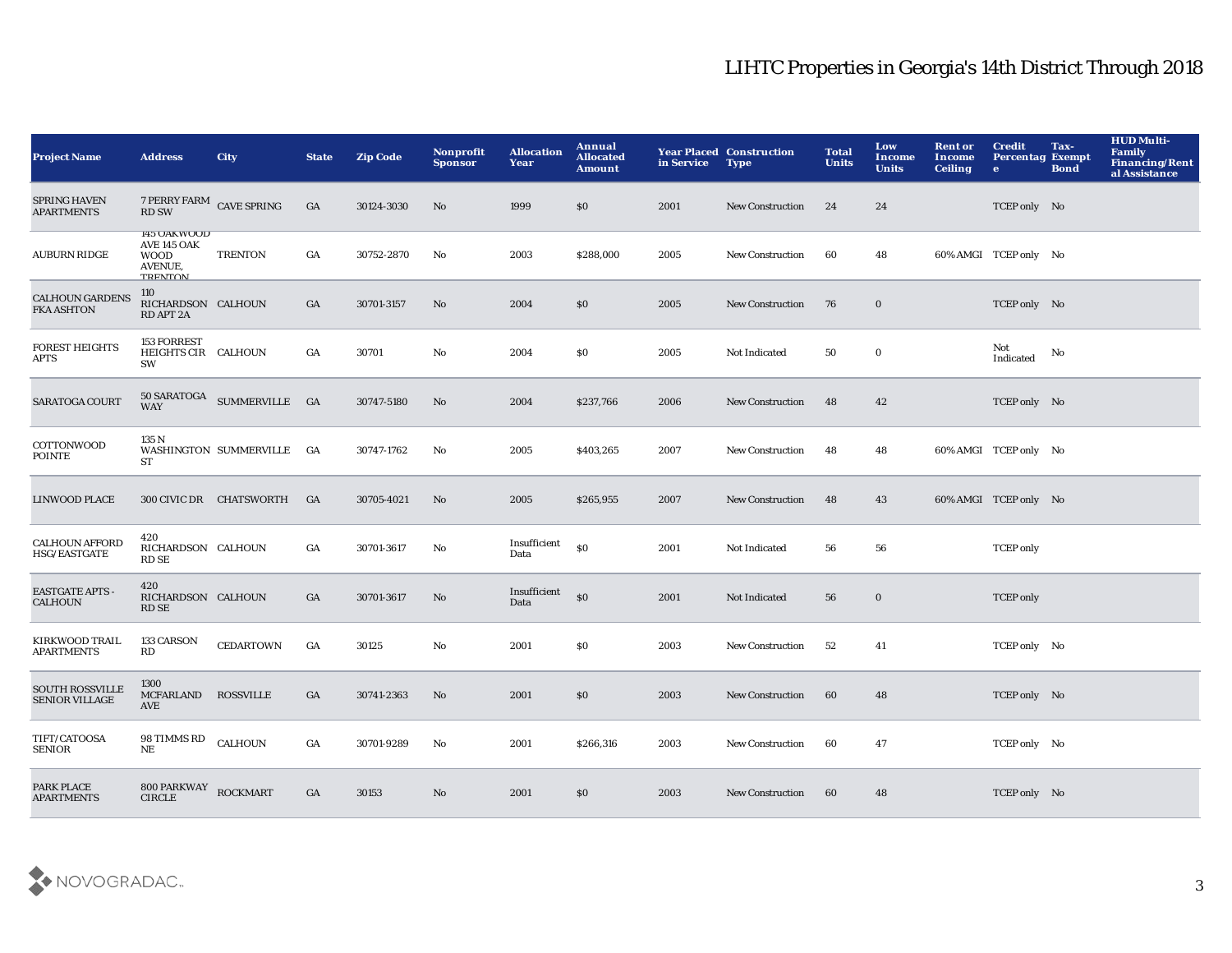| <b>Project Name</b>                              | <b>Address</b>                       | <b>City</b>               | <b>State</b>     | <b>Zip Code</b> | Nonprofit<br><b>Sponsor</b> | <b>Allocation</b><br>Year | Annual<br><b>Allocated</b><br><b>Amount</b> | in Service | <b>Year Placed Construction</b><br><b>Type</b> | <b>Total</b><br><b>Units</b> | Low<br><b>Income</b><br><b>Units</b> | <b>Rent or</b><br>Income<br><b>Ceiling</b> | <b>Credit</b><br><b>Percentag Exempt</b><br>$\bullet$ | Tax-<br><b>Bond</b> | <b>HUD Multi-</b><br><b>Family</b><br>Financing/Rent<br>al Assistance |
|--------------------------------------------------|--------------------------------------|---------------------------|------------------|-----------------|-----------------------------|---------------------------|---------------------------------------------|------------|------------------------------------------------|------------------------------|--------------------------------------|--------------------------------------------|-------------------------------------------------------|---------------------|-----------------------------------------------------------------------|
| <b>AUTUMN RIDGE</b>                              | 850 AUTUMN<br><b>CT</b>              | <b>DALTON</b>             | GA               | 30721-9363      | No                          | 2002                      | \$633,138                                   | 2004       | <b>New Construction</b>                        | 130                          | 117                                  |                                            | TCEP only No                                          |                     |                                                                       |
| <b>BEDFORD PLACE</b>                             | 325 BOYNTON RINGGOLD<br>$_{\rm DR}$  |                           | GA               | 30736-2737      | No                          | 2002                      | \$0                                         | 2004       | <b>New Construction</b>                        | 88                           | 70                                   |                                            | TCEP only No                                          |                     |                                                                       |
| <b>CALLIER FOREST</b><br><b>APARTMENTS</b>       | 131 DODD<br><b>BLVD SE</b>           | <b>ROME</b>               | GA               | 30161-6686      | $\mathbf{N}\mathbf{o}$      | 2003                      | \$73,962                                    | 2004       | <b>New Construction</b>                        | 130                          | 130                                  |                                            | 60% AMGI TCEP only No                                 |                     |                                                                       |
| <b>CAMPBELL CREEK</b>                            | 351 W<br>MEMORIAL DR DALLAS          |                           | GA               | 30132-4100      | $\mathbf{N}\mathbf{o}$      | 2006                      | $\$0$                                       | 2008       | <b>New Construction</b>                        | 80                           | 64                                   |                                            | TCEP only No                                          |                     |                                                                       |
| <b>LONE MOUNTAIN</b><br>VILLAGE PHASE I          | 140 HAILEY DR RINGGOLD               |                           | GA               | 30736           | No                          | 2006                      | \$354,639                                   | 2008       | New Construction                               | 56                           | 44                                   |                                            | Not<br>Indicated                                      | No                  |                                                                       |
| THE VILLAGE AT<br>CHICKAMAUGA                    | 147 ARROW<br><b>HEAD DAIRY</b><br>LN | CHICKAMAUGA GA            |                  | 30707-1772      | No                          | 2006                      | \$261,579                                   | 2008       | New Construction                               | 40                           | 32                                   |                                            | TCEP only No                                          |                     |                                                                       |
| <b>LONE MOUNTAIN</b><br>VILLAGE                  | 140 HAILEY DR RINGGOLD               |                           | GA               | 30736-3086      | No                          | 2006                      | \$354,639                                   | 2008       | <b>New Construction</b>                        | 56                           | 42                                   |                                            | <b>TCEP</b> only                                      |                     |                                                                       |
| <b>LUCKY POINTE</b>                              | 307<br>STANFIELD RD LA FAYETTE       |                           | GA               | 30728-2195      | No                          | 2007                      | \$0                                         | 2009       | New Construction                               | 52                           | 36                                   |                                            | TCEP only No                                          |                     |                                                                       |
| <b>CATOOSA SENIOR</b><br><b>VILLAGE PHASE II</b> | 400<br>BIRCHWOOD CALHOUN<br>RD       |                           | GA               | 30701-7060      | No                          | 2007                      | \$439,754                                   | 2009       | New Construction                               | 52                           | 47                                   |                                            | TCEP only No                                          |                     |                                                                       |
| <b>DOGWOOD VIEW</b><br><b>APARTMENTS</b>         | $302$ MANGHAM $_{\rm BREMEN}$<br>DR  |                           | $_{\mathrm{GA}}$ | 30110-2290      | No                          | Insufficient<br>Data      | $\$0$                                       | 2010       | New Construction                               | 40                           | 16                                   |                                            | TCEP only No                                          |                     |                                                                       |
| <b>SUMMERVILLE</b><br><b>GARDENS</b>             | 231<br><b>E GARDENS DR</b>           | SUMMERVILL SUMMERVILLE GA |                  | 30747-1678      | No                          | 2010                      | \$916,586                                   | 2010       | Acquisition and<br>Rehab                       | 75                           | 18                                   |                                            | TCEP only No                                          |                     |                                                                       |
| <b>HUMMINGBIRD</b><br><b>POINTE</b>              | 63 CHEROKEE CEDARTOWN<br>RD          |                           | GA               | 30125-4382      | No                          | 2010                      | \$0                                         | 2011       | <b>New Construction</b>                        | 64                           | 64                                   |                                            | TCEP only No                                          |                     |                                                                       |
| ETOWAH TERRACE<br>SENIOR RESIDENCES SW           | 1 ETOWAH TER $_{\rm{ROME}}$          |                           | GA               | 30161           | No                          | 2010                      | \$839,965                                   | 2012       | <b>New Construction</b>                        | - 77                         | 77                                   |                                            | Not<br>Indicated                                      | No                  |                                                                       |

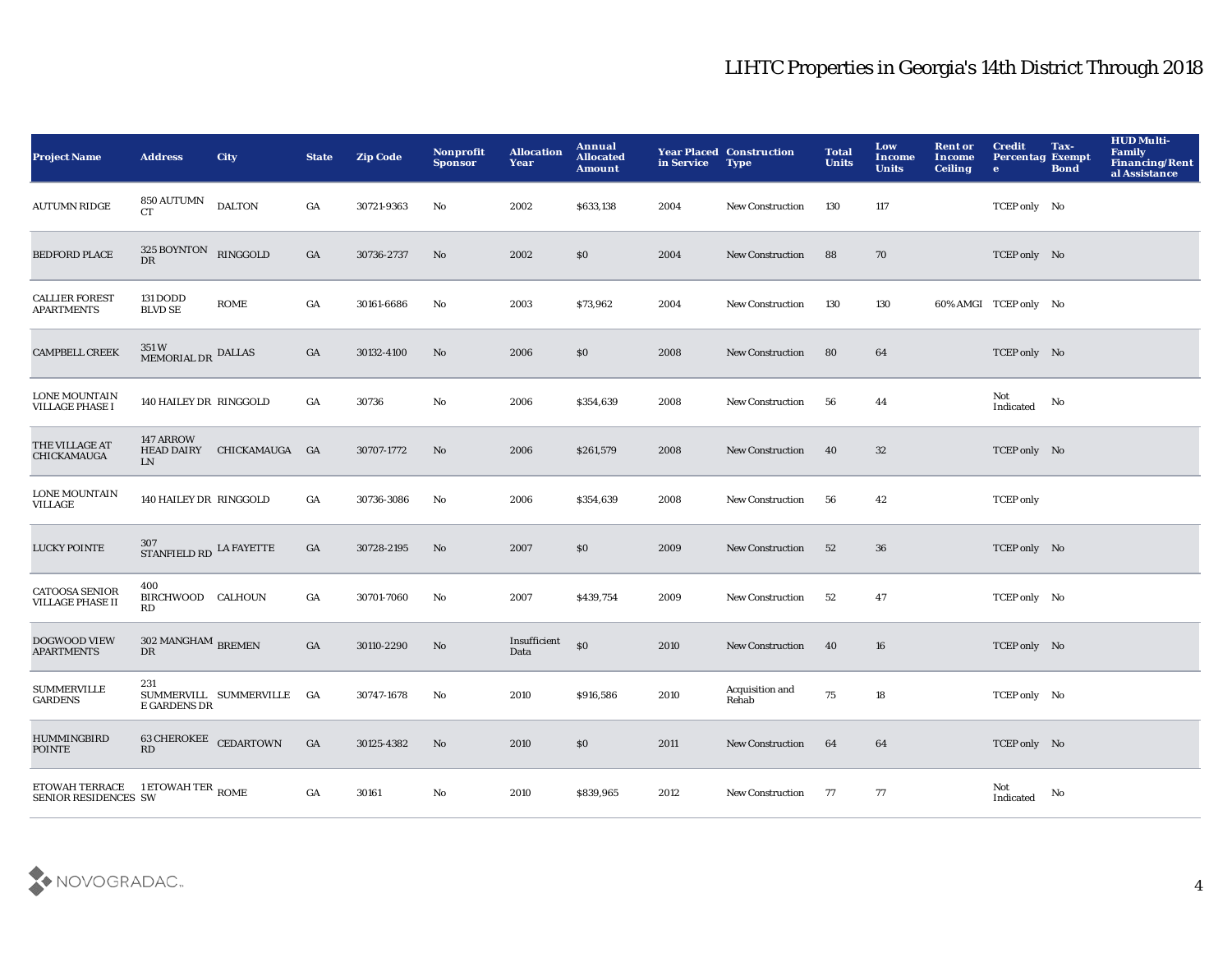| <b>Project Name</b>                                                                                  | <b>Address</b>                                  | <b>City</b>                            | <b>State</b> | <b>Zip Code</b> | <b>Nonprofit</b><br><b>Sponsor</b> | <b>Allocation</b><br>Year | Annual<br><b>Allocated</b><br><b>Amount</b> | in Service | <b>Year Placed Construction</b><br><b>Type</b> | <b>Total</b><br><b>Units</b> | Low<br><b>Income</b><br><b>Units</b> | <b>Rent or</b><br>Income<br><b>Ceiling</b> | <b>Credit</b><br><b>Percentag Exempt</b><br>$\bullet$ | Tax-<br><b>Bond</b> | <b>HUD Multi-</b><br>Family<br>Financing/Rent<br>al Assistance |
|------------------------------------------------------------------------------------------------------|-------------------------------------------------|----------------------------------------|--------------|-----------------|------------------------------------|---------------------------|---------------------------------------------|------------|------------------------------------------------|------------------------------|--------------------------------------|--------------------------------------------|-------------------------------------------------------|---------------------|----------------------------------------------------------------|
| <b>ENDEAVOR POINTE</b>                                                                               |                                                 | 102 ENDEAVOR ROCKSPRINGS<br>POINTE WAY | GA           | 30739           | $\mathbf{N}\mathbf{o}$             | 2012                      | \$739,163                                   | 2013       | New Construction                               | 64                           | 64                                   |                                            | TCEP only No                                          |                     |                                                                |
| <b>LONE MOUNTAIN</b><br><b>VILLAGE PHASE II</b>                                                      | <b>85 DARLENE</b><br>LANE                       | RINGGOLD                               | GA           | 30736           | No                                 | 2012                      | \$674,000                                   | 2013       | New Construction                               | 64                           | $\bf{0}$                             |                                            | TCEP only No                                          |                     |                                                                |
| <b>LOOKOUT POINTE</b>                                                                                | 11316 S MAIN<br><b>ST</b>                       | <b>TRENTON</b>                         | GA           | 30752-2832      | No                                 | 2012                      | \$582,381                                   | 2013       | <b>New Construction</b>                        | 55                           | 55                                   |                                            | TCEP only No                                          |                     |                                                                |
| <b>CHEROKEE MILL</b><br>LOFTS                                                                        | 305<br>MCCONNELL CALHOUN<br>RD                  |                                        | GA           | 30701-2325      |                                    | 2013                      | \$0                                         | 2014       | Not Indicated                                  | 60                           | $\mathbf 0$                          |                                            | <b>TCEP</b> only                                      |                     |                                                                |
| <b>RAMSEY RUN</b>                                                                                    | 100 RAMSEY<br>LANE                              | <b>ROCKMART</b>                        | GA           | 30153           | $\mathbf{N}\mathbf{o}$             | 2013                      | \$572,618                                   | 2014       | <b>New Construction</b>                        | 60                           | $\bf{0}$                             |                                            | TCEP only No                                          |                     |                                                                |
| <b>GREYFIELD</b><br><b>APARTMENTS</b>                                                                | 344 WEST AVE CEDARTOWN                          |                                        | GA           | 30125-3435      | No                                 | Insufficient<br>Data      | \$223,906                                   | 2015       | Acquisition and<br>Rehab                       | 100                          | $\bf{0}$                             |                                            | <b>TCEP</b> only                                      |                     |                                                                |
| WILLINGHAM<br>VILLAGE                                                                                | $\mathbf{1}$<br>BROOKWOOD ROME<br><b>AVE NW</b> |                                        | GA           | 30165-2319      | No                                 | 2015                      | \$413,267                                   | 2015       | Acquisition and<br>Rehab                       | 96                           | $\bf{0}$                             |                                            | <b>TCEP</b> only                                      |                     |                                                                |
| HIGHLAND ESTATES WILSON WAY ROME                                                                     | 161 WOODROW<br><b>NW</b>                        |                                        | GA           | 30165           | No                                 | 2015                      | \$967,286                                   | 2016       | New Construction                               | 84                           | $\bf{0}$                             |                                            | TCEP only No                                          |                     |                                                                |
| $\begin{array}{lll} \text{SUMMER BREEZE PAR}\xspace{14\text{ SUMMER}} & \text{RINGGOLD} \end{array}$ |                                                 |                                        | GA           | 30736           | No                                 | 2015                      | \$684,210                                   | 2016       | New Construction                               | 72                           | $\bf{0}$                             |                                            | TCEP only No                                          |                     |                                                                |
| <b>ABBIE LANE PARK</b>                                                                               |                                                 | $1060$ LEONARD CHATSWORTH BRIDGE RD    | GA           | 30705-5802      | $\mathbf{N}\mathbf{o}$             | 2016                      | \$640,041                                   | 2017       | <b>New Construction</b>                        | 64                           | $\mathbf 0$                          |                                            | <b>TCEP</b> only                                      |                     |                                                                |
| CHEROKEE SPRINGS 318 MAIN ST                                                                         |                                                 | <b>CEDARTOWN</b>                       | GA           | 30125-3042      |                                    | Insufficient<br>Data      | S <sub>0</sub>                              | 2017       | Not Indicated                                  | 124                          | $\bf{0}$                             |                                            | <b>TCEP</b> only                                      |                     |                                                                |
| <b>SOUTH ROME</b><br><b>APARTMENTS</b>                                                               | 2 ETOWAH<br><b>TER SW</b>                       | <b>ROME</b>                            | GA           | 30161-2956      | $\mathbf{N}\mathbf{o}$             | 2016                      | \$771,929                                   | 2017       | <b>New Construction</b>                        | 84                           | $\mathbf 0$                          |                                            | <b>TCEP</b> only                                      |                     |                                                                |
| <b>THREE RIVERS</b><br><b>GARDEN</b>                                                                 | <b>22 TAMASSEE</b><br>LN.                       | <b>ROME</b>                            | GA           | 30165           |                                    | 2017                      | \$0                                         | 2018       | Acquisition and<br>Rehab                       | 119                          | 119                                  | 60% AMGI                                   | 30%<br>present<br>value                               |                     |                                                                |